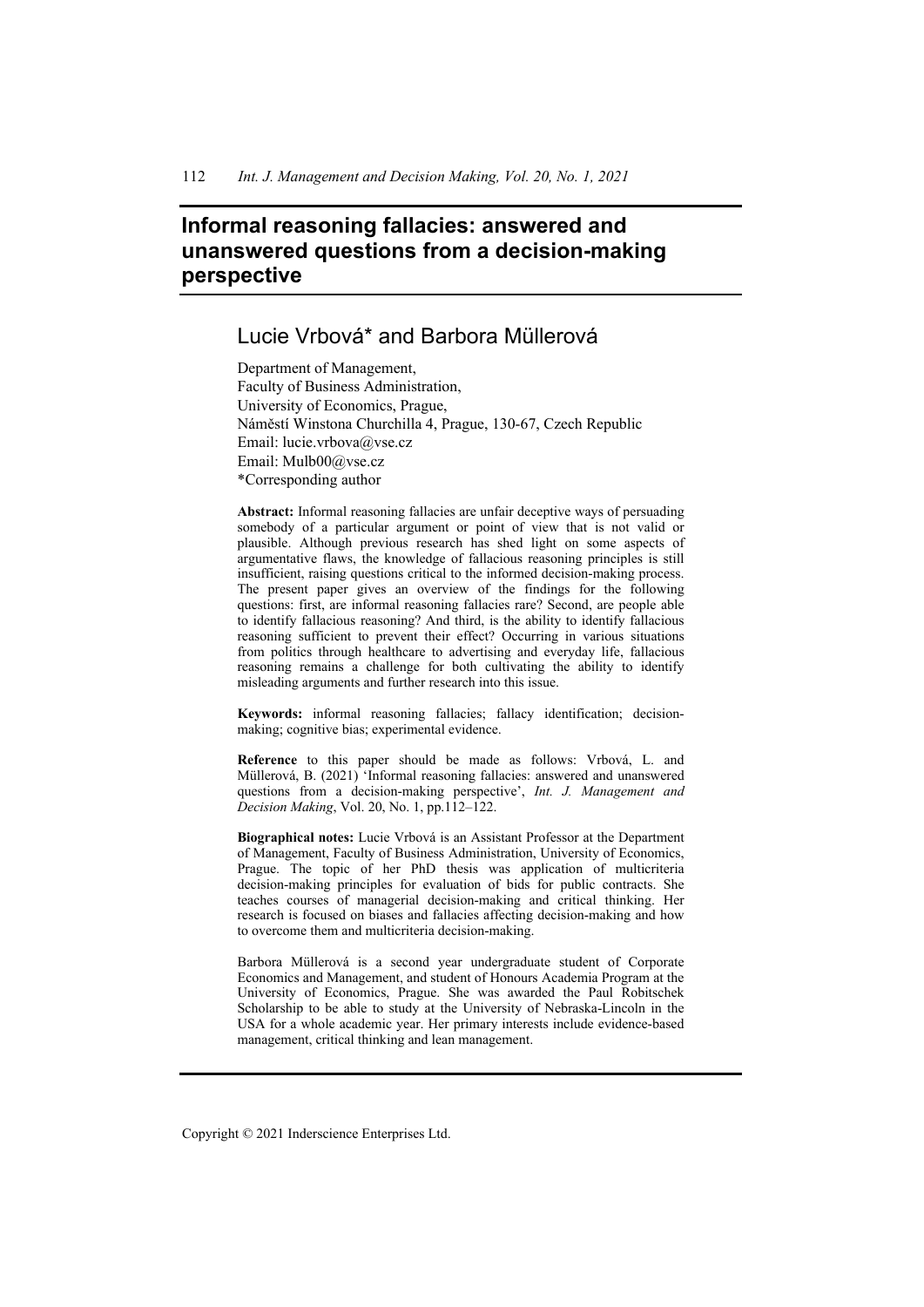#### **1 Introduction**

A business college student wrote a seminar paper on cash versus compliments. To support her conclusions, she used statements such as 'currently, it is a time when we cannot use compliments to pay bills' or 'manager is not a Hitler'. There is no doubt that the compliments cannot pay the bills. However, it is not specific for the current time; it was never possible. There is no point in emphasising time in this particular argument. However, statements of this type occasionally occur. Reasons for their use range from a lack of better arguments to seeking to strengthen the existing ones and inability to evaluate them critically. The above example of a student's argumentation does not contribute to the correct decision as to whether 'cash or compliments'.

The quality of the decision-making depends on relevant data and good arguments. The ability to evaluate them is crucial in many areas such as healthcare (Cummings, 2020), academia (Münchow et al., 2019) and science, the judiciary and even everyday life (Hahn, 2020). Irrational choices and judgements can result from poor or even fallacious reasoning. The issue of reasoning fallacies is part of a more general sphere of logical reasoning and judgement and decision-making with bounded rationality. Numerous authors are engaged in its research and discussions (e.g., in this journal, Albar and Jetter, 2013; Caputo, 2014; Downen et al., 2019; Sikder, 2008; Sjoberg, 2007).

Unfortunately, business decisions are frequently "based on hope or fear, what others seem to be doing, what senior leaders have done and believe has worked in the past, and their dearly held ideologies - in short, on lots of things other than the facts" [Pfeffer and Sutton, (2006), p.5]. Supporting the conclusion by arguments such as 'it used to work in the past' or 'everyone is doing it', etc., may seem convincing. Nevertheless, they are not valid. In other words, they are fallacies, specifically informal reasoning ones (cf., Walton, 2010), referring to everyday reasoning under conditions where not all information and premises are explicitly given in advance (Galotti, 1989).

Registering the current information disorder, watching political skirmishes, learning and teaching critical thinking – questions arise about informal reasoning fallacies. Are they commonly used or scarce examples of argumentation? Are people able to identify them, i.e., do they get to know that the argument is fallacious? Is its very identification a guarantee that it will not motivate people's actions and conduct? And what exactly is the power and persuasiveness of fallacious reasoning? The aim of this paper is to summarise the existing knowledge on the issue and to draw attention to the unanswered questions opening up areas for further research.

#### **2 Informal reasoning fallacies**

Fallacious reasoning is not a recent phenomenon, its roots going back to antiquity. Aristotle was the first to systematically identify fallacies in argumentation in his *Sophistical Refutations* (part of Organon; *De Sophisticis Elenchis* in Latin), dividing them into two groups – those dependent on language and non-linguistic ones. He laid the foundations for research and education in the field of argumentation and his legacy is still critically studied and discussed (cf., e.g., Hintikka, 1987, 1997; Woods and Hansen, 1997).

Naturally, since the time of Aristotle, the number of reasoning fallacies recognised by the theory of logic has increased significantly. A comprehensive list of rhetorical and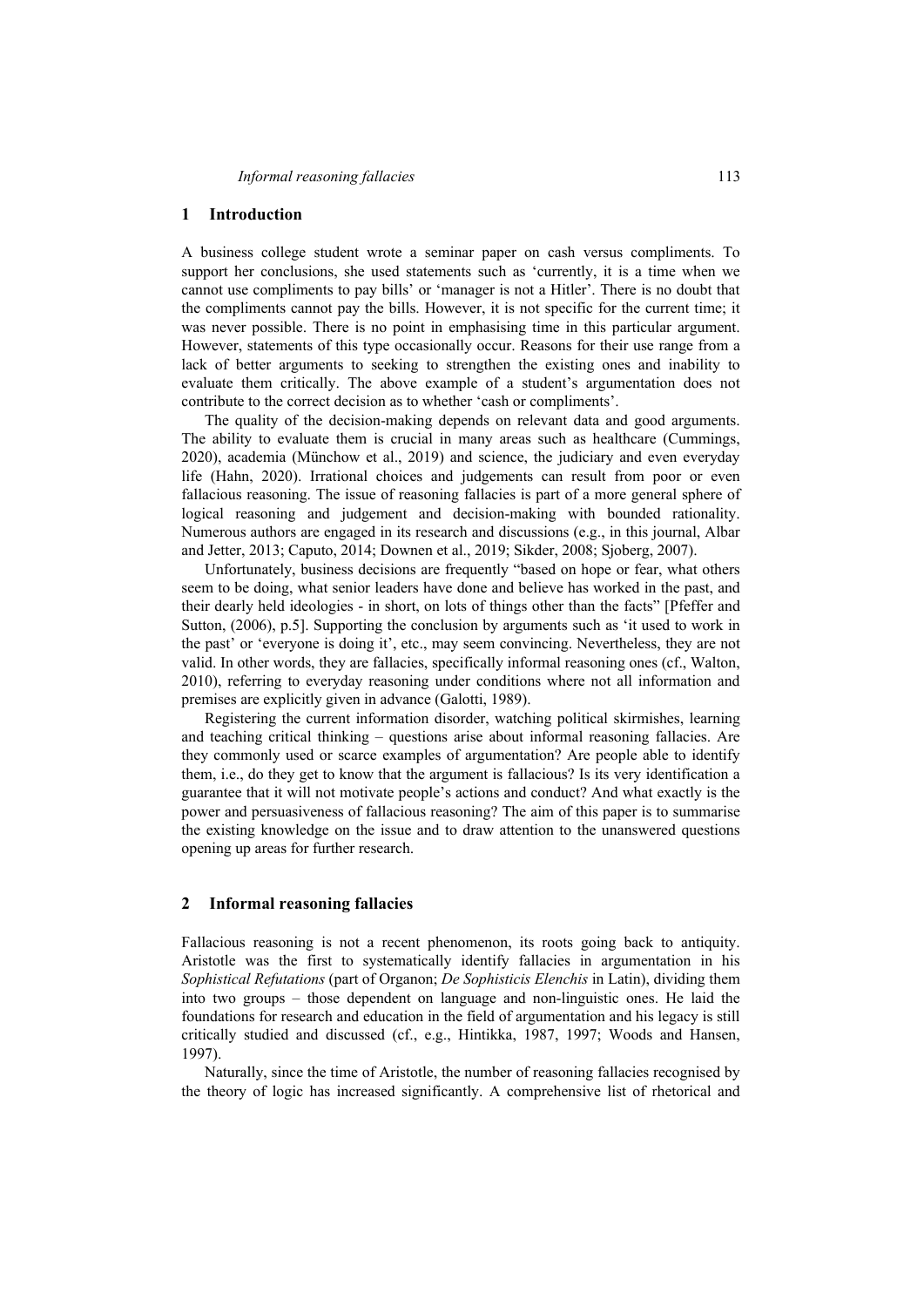logical thinking manipulations and errors is available, for example, on the website Information is Beautiful (run by McCandless, n.d.). They are clustered into the following six categories:

- Appeal to the mind: Appeal to anonymous authority, appeal to authority, appeal to common practice, appeal to ignorance, appeal to incredulity, appeal to money, appeal to novelty, appeal to popular belief, appeal to probability and appeal to tradition.
- Appeal to emotions: Appeal to consequences of a belief, appeal to fear, appeal to flattery, appeal to nature, appeal to pity, appeal to ridicule, appeal to spite and appeal to wishful thinking.
- Faulty deduction: Anecdotal evidence, composition, division, design fallacy, gambler's fallacy, hasty generalisation, jumping to conclusions, middle ground, perfectionist fallacy, relativist fallacy, spotlight, sweeping generalisation and undistributed middle.
- Manipulating content: Ad hoc rescue, biased generalising, confirmation bias, false dilemma, lie, misleading vividness, red herring, slippery slope, suppressed evidence and unfalsifiability.
- Garbled cause and effect: Affirming the consequent, circular logic, cum hoc ergo propter hoc, denying the antecedent, ignoring a common cause, post hoc ergo propter hoc and two wrongs make a right.
- On the attack: Ad hominem, burden of proof, circumstance ad hominem, genetic fallacy, guilt by association and straw man.

The above list is a popularising practical overview that does not distinguish between formal and informal reasoning, inductive and deductive argumentation, and between soundness and validity of the argument, as should be done from a strictly academic point of view (see Boongaling, 2016).

Tait (2009) categorises fallacies into three groups – material, psychological and logical – without claiming the strict exactness of this division. The material category comprises the golden mean, false cause, weak analogy and false dichotomy, the psychological group consisting of ad populum, ad hominem, red herring and straw man arguments, logical fallacies covering affirmation of the consequent, begging the question, suppressed quantification and non-sequitur techniques.

The above set of categories documents the number and variety of modes of fallacious reasoning. The overlap between these theoretical concepts and real life as well as other contextual factors deserves particular attention.

# **3 Are informal reasoning fallacies a rare occurrence?**

Academic research and fact-checking, including specialised websites, provide enough evidence that informal reasoning fallacies are a common practice. Perhaps, the most striking are argumentation fouls of politicians, Donald Trump being a frequently cited never-drying well of examples. One example for all – Trump's remark to the address of his fellow candidate in the Republican primaries Carly Fiorina: "Look at that face! Would anyone vote for that?" (Pasha-Robinson, 2017) – as a flagrant attack on a person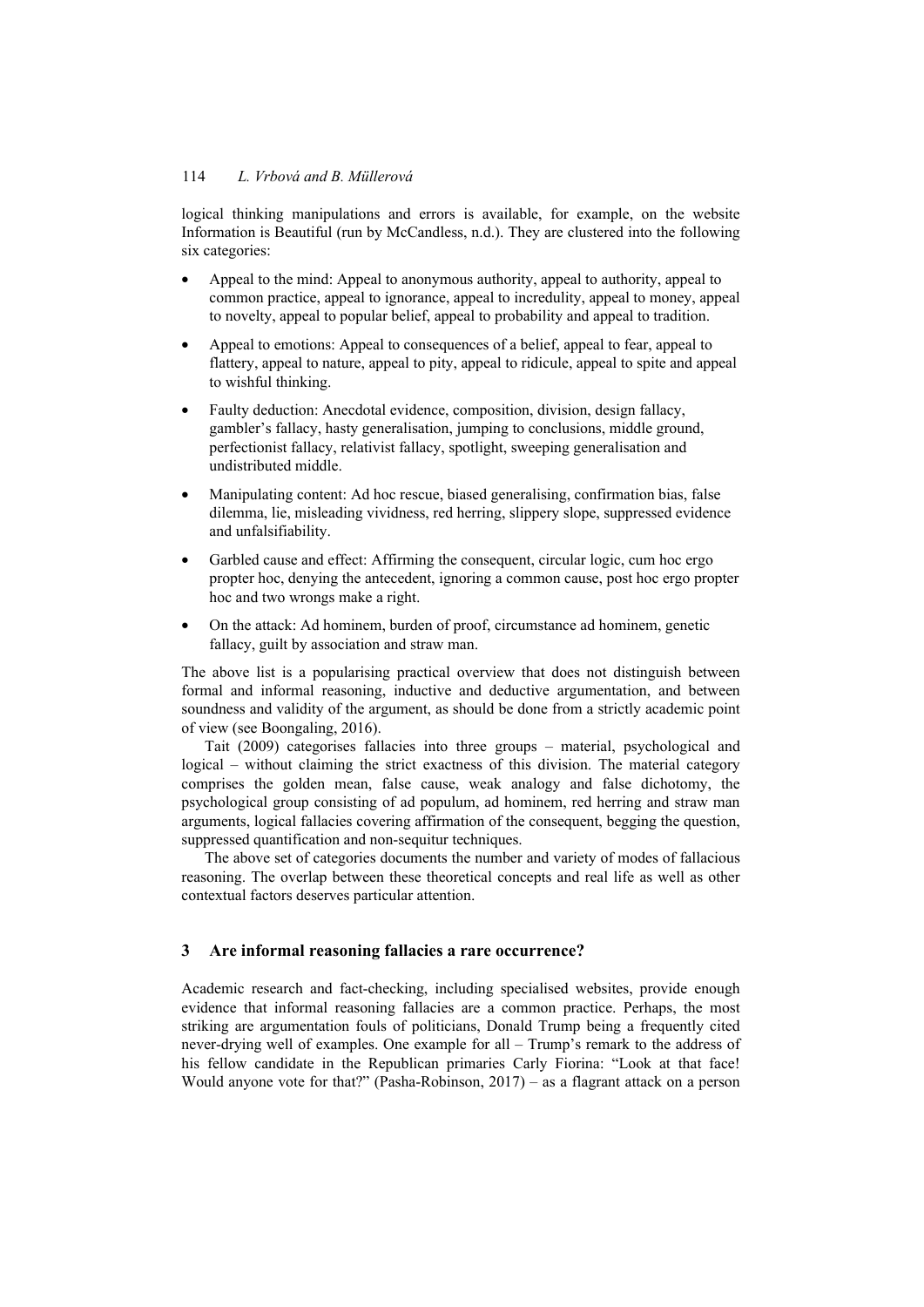(ad hominem) instead of an argument-based discussion. For more Donald Trump's and other politicians' fallacies, see Blassnig et al. (2019), Sullivan (2018) and Zhou (2018).

Fallacious reasoning is common in advertising. Examples of slippery slope argumentation are humorous commercials on Direct TV showing that cable TV inevitably leads to a series of disasters, such as an eye injury during a squash game, getting beaten up and left in a roadside ditch, etc. Barroso (2019) analyses the reasoning fallacies used in commercials as a way to evoke emotions, namely pity, fear, flattery, joy and enthusiasm. Tait (2009) gives examples of justifying deceptive reasoning spotted while watching TV. One particular case of a false dichotomy: "Is it a good thing that Saddam Hussein is no longer in power?" "Yes?" "Then clearly you support the invasion of Iraq."

There are also some works focused on fallacious reasoning in a medical context. Fallacious arguments are used, for example, in relation to the initiation and cessation or reduction of the dose of antipsychotics in dementia (Donyai, 2017). The recognised fallacies varied, frequently employed ones being false dichotomy, appeals to popularity, tradition, fear and emotion, false dichotomy and slippery slope. The debate on proton therapy, Hofmann (2009) points out, contains flawed arguments both for and against. In the field of anaesthesia, various fallacies were identified by Gibbs (2010). Biased arguments also appear in the discussion on climate change (Cook et al., 2018), the authors focusing exclusively on those denying human influence.

Students' reasoning fallacies were studied, for example, by Selpia and Setyarini (2020). English language students were asked to analyse non-linguistic consequences of the given text. The experiment showed that, apart from some unclassifiable unsound arguments, the students could not avoid excessive generalisations in particular, while not resorting to the expected appeal to fear and straw-man fallacies.

As follows from the foregoing, informal reasoning fallacies are a relatively common occurrence. They appear in argumentation in a wide range of occasions and issues. It has been known since ancient times that they are manipulative techniques, going against logical reasoning. The frequent use of informal reasoning fallacies poses the question of people's ability to recognise them.

#### **4 Are people able to identify fallacious reasoning?**

As described previously, theories of logic and argumentation take into account fallacious rhetorical devices, agreeing on their unreasonableness and unfairness. Classical argumentation theories being normative (Lillo-Unglaube et al., 2014), the question of the gap between the norm and actual behaviour emerges. Van Eemeren et al. (2010) raise the question of whether the theoretically untrained lay public would also consider fallacies to be unreasonable.

To identify an informal reasoning fallacy means to be able to realise that there is something wrong with the argument, not necessarily determining its type. There is a considerable body of research on factors affecting the ability to identify fallacies in reasoning (e.g., Lee and Chan, 2017; Neuman et al., 2006; Neuman and Weizman, 2003; Ricco, 2007; Weinstock et al., 2006). It is tested experimentally, usually performing the assessment of arguments in dialogue scenarios (used by Lee and Chan, 2017; Neuman et al., 2006; Neuman and Weizman, 2003; Ricco, 2007; Weinstock et al., 2004). Neuman and Weizman (2003) published the results of a test in which participants responded to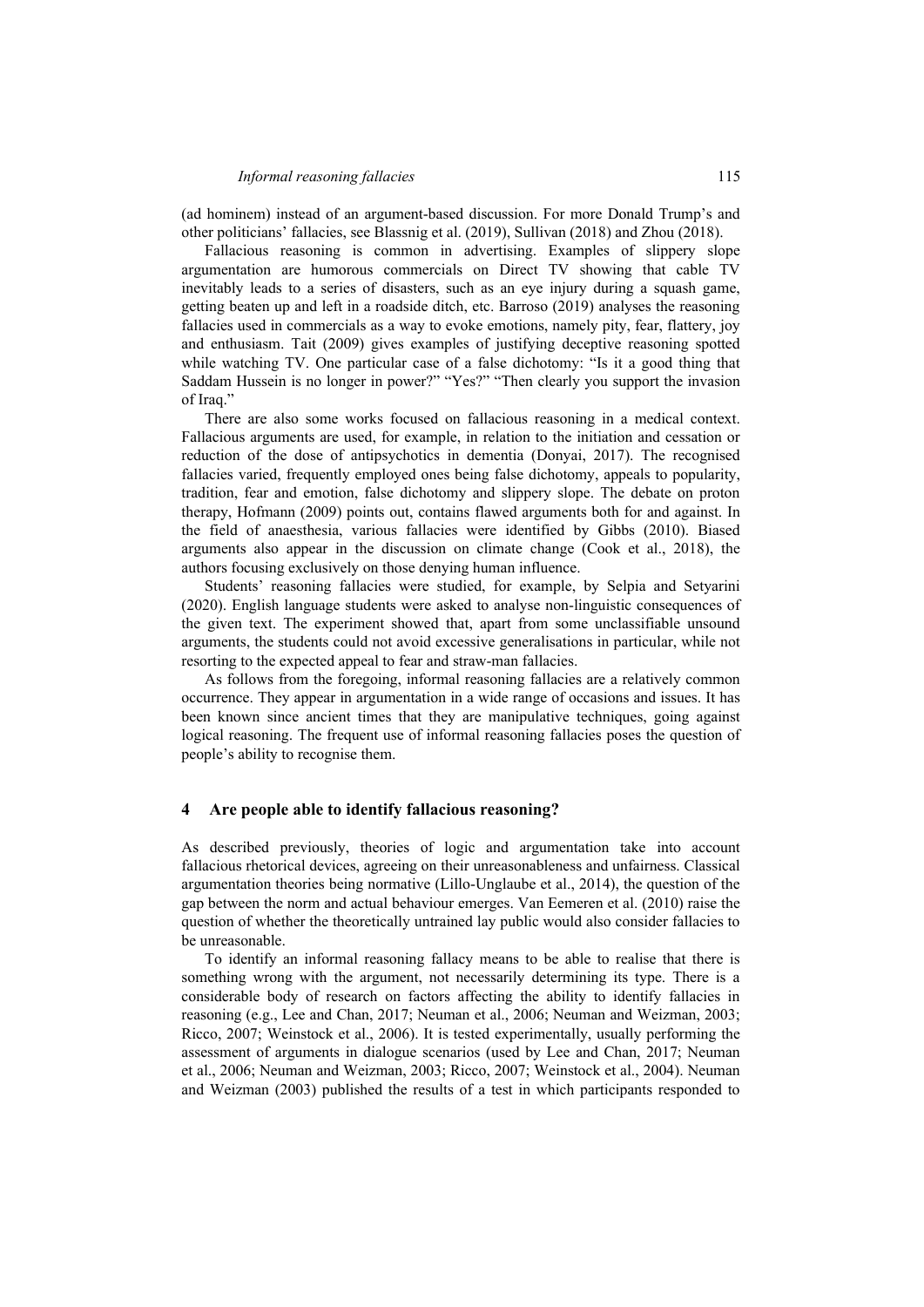model conversations between two people, being asked whether the argument raised was problematic, and if so, to explain what the problem was. The percentage of participants who were able to identify fallacies in individual scenarios ranged from 9% to 60%. A smaller proportion of participants able to detect and explain the fallacy in the experiment – namely from 8% to 21% – was found by Lee and Chan (2017).

Caution is to be exercised regarding the conclusions about this type of experiment. Rather than the percentage of respondents able to recognise fallacies, the proportion of those able to report an argumentation problem if asked seems more relevant. Neuman and Weizman (2003) admit that the number of participants who reported a problem was higher than the number of those who could provide its adequate explanation. The difference may be due to people's tendency to replace difficult questions with simpler ones (Tetlock and Gardner, 2016; Vrbová et al., 2018).

Song et al. (2017) employed a different experimental approach. The participants (eighth graders) were asked to critique (in writing) arguments used in a letter to the editor. The well-written critique (yielding the highest possible score) was supposed to include identification and clear explanation of most of the reasoning problems, identification of the inaccurate information and clear expression of the ideas. Most of the participants (84%) failed to reach the excellent score. Compared to the previously mentioned experimental design, the text input for participants to be analysed was noticeably longer, containing more argument fallacies.

Researchers examine the relation between the ability to identify fallacious reasoning and other capabilities, skills and behaviours. Generally, reasoning fallacies violate the argumentative logic, its rationality corresponding to the so-called system 2 reasoning, conscious, rule-based and deliberate processes (Godden, 2015). The ability to capture underlying structural features of an argumentative text is related to a greater capacity to identify an argument committing a fallacy (Neuman and Weizman, 2003). Understanding the deeper layers of the text means grasping its meaning and message, not just remembering superficial features such as the names and occupations of the speaking characters, the location or the subject of the debate. A general ability to identify informal reasoning errors is also related to the level of epistemic understanding and cognitive skills (Calvillo et al., 2020; Lee and Chan, 2017; Weinstock et al., 2006).

The broader context in which the argument takes place is a significant factor exposing its possible fallaciousness (van Eemeren and Houtlosser, 2007; Walton, 1992b). Unlike a non-reasoned dialogue showing careless thinking of speakers (in a quarrel or a debate), the contextualised reasoned dialogue makes it easier for participants to reject the legitimacy of fallacious arguments (Neuman et al., 2006). The contextual factor did not have such an effect in the scenario with a religious subtext claiming that God exists. Different responses suggest that the participants judged the text on the basis of their faith rather than on purely logical grounds.

The tendency to judge arguments according to their consistency with one's own beliefs instead of their logical validity – the so-called belief bias – also affects the susceptibility to fallacious reasoning. An area with a strong belief bias is politics. Conservative-minded people accept different arguments than those who embrace liberal principles, while both groups also hold views whose validity is questionable (Calvillo et al., 2020; Diana et al., 2019). Similarly, the perspective of a proponent or opponent of an argument affects the ability to identify faulty one. Participants less likely marked the argument as fallacious when asked to adopt the perspective of its proponent (Neuman et al., 2006).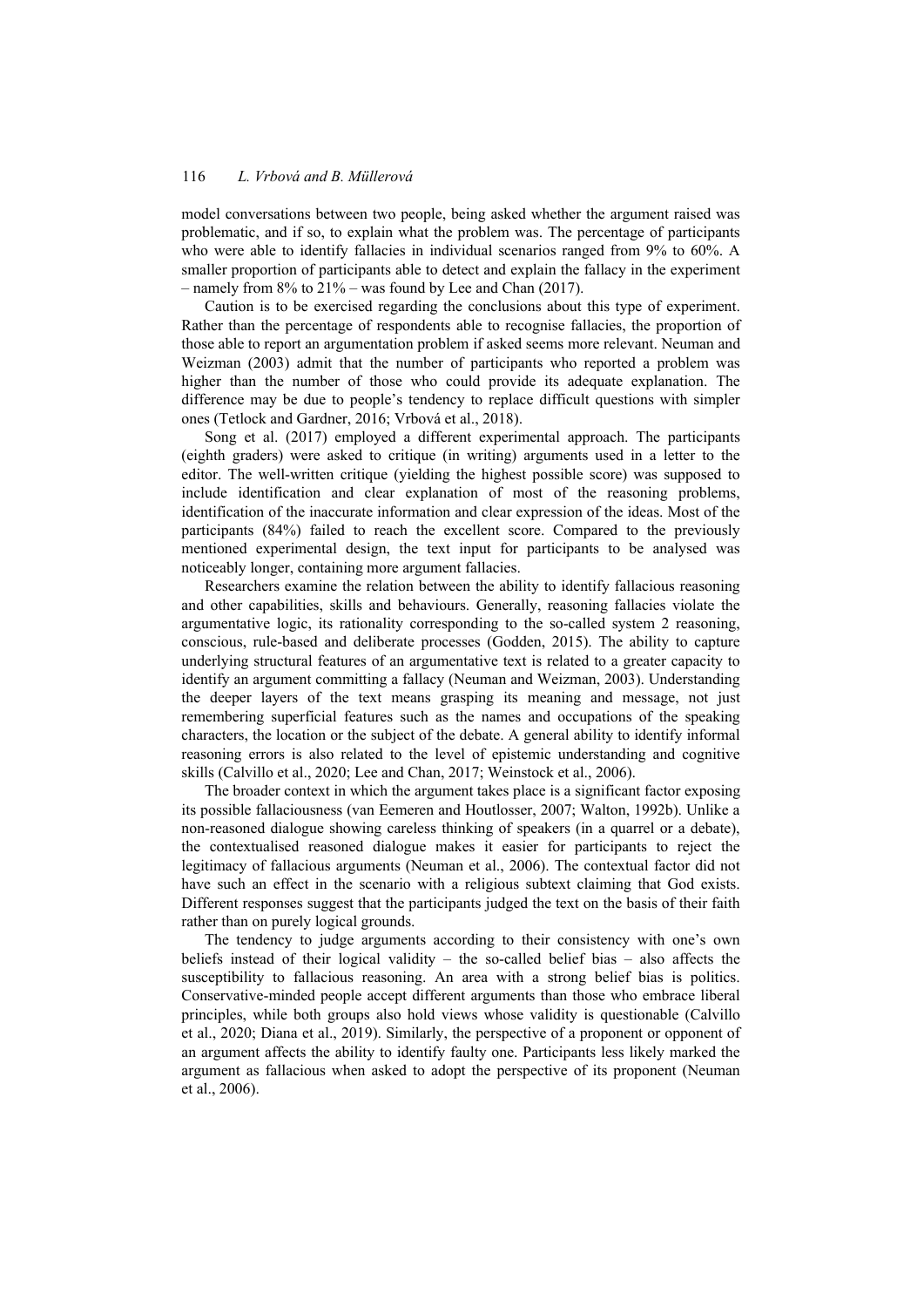There is still a lack of research comparing different types of fallacious reasoning according to how difficult it is to identify them. Obviously, the identification of fallacies depends on their type and individual dispositions – the skills of informal reasoning and knowledge of the topic as stated by Neuman and Weizman (2003). According to the authors, the type of fallacy referred to as ad ignorantiam (argument from ignorance) is the easiest to identify; it is not difficult to recognise when the speaker attacks the proponent instead of arguing the case. It is possible – unlike logical fallacies related to the causes of the problem – even without knowledge of the topic.

While general forms of fallacies are commonly known and analysed, this is not always the case for their specific real life manifestations (Donyai, 2017; Walton, 2010). The specific formulation of the argument is thus of utmost importance as indicated by the above experiments as well as by the research on wording and framing. For example, the choice of words such as war or fight by a company's CEO affects the ethical attitudes of employees (Gubler et al., 2015). The verbs save and die influence the decision-making in a positive and negative sense, respectively (Tversky and Kahneman, 1981). The level of fallaciousness can then vary depending on the way the arguments are worded.

Corner et al. (2011) illustrate the differences providing the following examples of a slippery slope argument:

- 1 If we allow gay marriage, then in the future people will want to marry their pets.
- 2 If voluntary euthanasia is legalised, then in the future there will be more cases of ՙmedical murder՚.
- 3 If we accept voluntary ID cards in the UK, we will end up with compulsory ID cards in the future.

Surprisingly, there are situations in which the above statements are not informally fallacious. In addition to slippery slope, 'acceptable' instances can also be found for begging-the-question and appeal-to-ignorance fallacies (Hahn and Oaksford, 2007). Ad ignorantiam is a fallacy declaring statement as true because it is not known to be false (Walton, 1996). Despite being traditionally considered fallacious, non-fallacious arguments from ignorance also occur. "We can reason as follows: since the schedule did not indicate that the train stops at Schipol, we can infer that it does not stop at Schipol" (Walton, 1992a). Argumentum ad ignorantiam is generally correct if the knowledge-base is closed and a search of this base is exhaustive (Cummings, 2014).

Any conclusions about the ability to identify informal reasoning fallacies can be only tentative, since current research does not cover the entire spectrum of their types. The fallacies examined so far are as follows: ad hominem, ad populum, ad ignorantiam; post hoc ergo propter hoc, false cause, appeal to popular belief, begging the question (circular reasoning) and slippery slope (Neumann et al., 2006; Neuman and Weizman, 2003; Ricco, 2007).

To sum up, the ability to identify fallacious reasoning seems rather limited, its critical reflection also lacking a deeper and broader scope. Thus, there is considerable room for improvement in handling both practical life situations and theoretical research issues. Thanks to the research, we know, that it is useful to study argumentation norms; the awareness of argumentation standards, for example, leading to better identification of faulty arguments. However, space for future research opens up to address the limitations related to the experimental question wording and the ambiguity of fallacies and their comparison with non-fallacious arguments.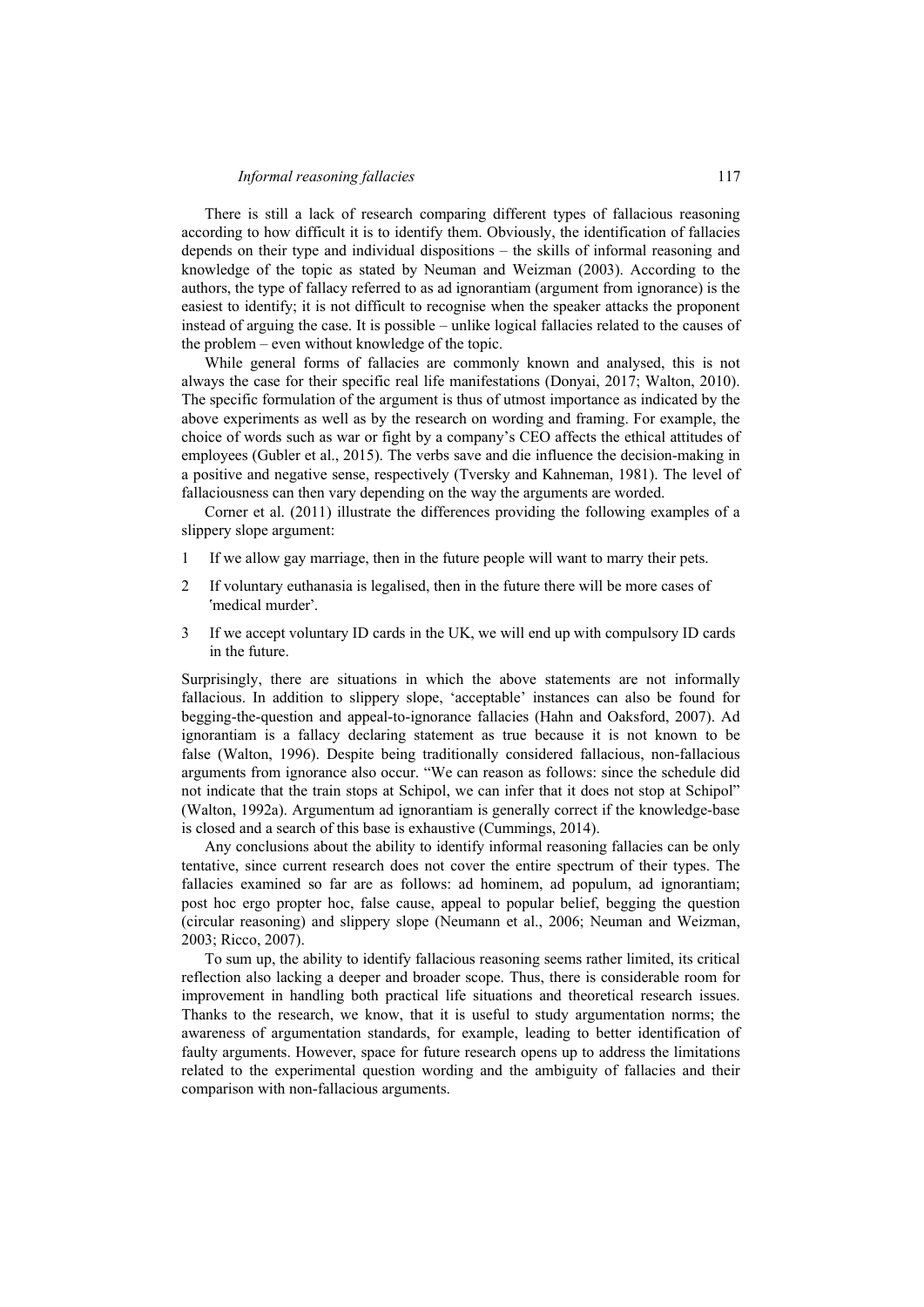## **5 Is the ability to identify reasoning fallacies sufficient to prevent their effects?**

There are argumentation and critical thinking courses designed to train the participants to recognise fallacious reasoning which is a condition for improving the decision-making process (Bazerman and Moore, 2012). However, the question remains as to the relevance of the identified unfair arguments in making one's own decisions, and whether there is another reason why it is desirable to recognise fallacies, if not just to exclude them from the rational evaluation of the pros and cons. The general concept of errors in rationality is captured well in (Kahneman, 2011).

Specifically, the opinion that the ability to identify fallacious reasoning is not sufficient to dismiss the argument when making decisions is supported by the research on far transfer and disclosed conflicts of interest. The discussion on far transfer, as the concept of transfer of learning and knowledge to contexts and situations other than the original ones is complicated, as Barnett and Ceci (2002) note, due to the different dimensions along which the transfer takes place, being affected by the argumentative content and context. Kassai et al. (2019), on the other hand, conclude from the training of children's cognitive skills (working memory, inhibitory control and cognitive flexibility) that there is no convincing evidence of far transfer. An improvement in a trained component does not necessarily have far transfer impacts on the untrained one. Fallacy recognition and avoidance requiring multiple skills.

People try in vain to ignore the information they have received. A trial experiment compared three conditions under which evidence was denied or supplied to jurors, differing in the way of handling information on the defendant's insurance and affecting jury award verdicts (Broeder, 1959). The first condition: an uninsured defendant – 33,000 USD award; the second condition: an insured defendant – 37,000 USD award, the third condition: an insured defendant – 46,000 USD award, but in a situation where the information should have been disregarded, an objection having been raised. Despite having been instructed to ignore the insurance information, the jury was 'blindfolded to verdict consequences', the resulting award being considerably higher than in the former two cases.)

Moreover, people usually do not reject recommendations, as would be appropriate, from someone who might be biased because there is a conflict of interest. Biased advisors in the conflict of interest feel morally justified to push their advice (Cain et al., 2005). This also seems to be the case for fallacies. Expecting opponents to know how to identify them may lead to the belief that it is all right to use fallacious arguments and transfer the responsibility to others.

Theoretical attention paid to judgemental biases and errors in decision-making does not in itself preclude their occurrence (Kahneman et al., 2011). Anchoring, cognitive bias based on the first piece of information offered when making judgements, serve as an example that people cannot avoid these common human tendencies even if they have been warned in advance (Wilson et al., 1996).

Based on the above findings, it cannot be argued that the recognition of fallacious reasoning in itself makes people fallacy-resistant. One must be proactive and use the proper techniques, such as argument analysis and structuring employing the rules of logic. Upon the specific techniques to avoid these biases, can be easily adoptable ones: actively searching for opposing information as proved on the example of anchoring (Downen et al., 2019), or ask a third party for intervention (Caputo, 2016).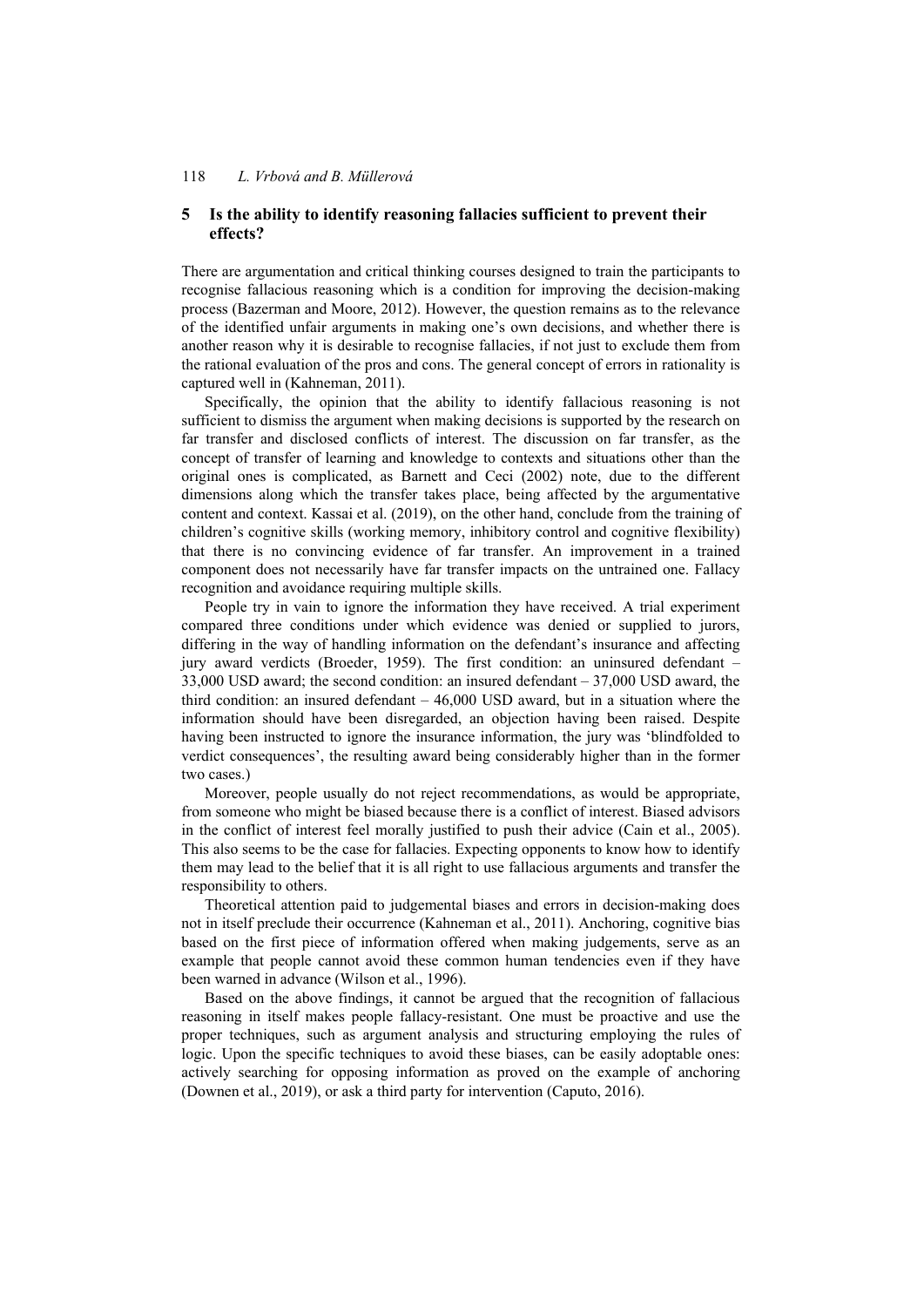## **6 Discussion**

The effects of informal reasoning fallacies on informed decision-making have not yet been fully clarified. Previous research findings provide only a partial understanding of the issue given some reported problems such as questionable ways of investigating the ability to identify fallacious discourse which is often ambiguous.

These limitations, at the same time, provide the stimulus for future research of fallacious informal reasoning and its consequences in the decision-making process. Experimental studies should avoid the issues with a strong belief bias (Neuman et al., 2006), apply the within subject design (Barbosa and Jiménez-Leal, 2017), and present the outcomes of argument evaluation tasks using both pro and con versions (Oaksford and Hahn, 2004).

A frequent topic of research is the concept of the argument from ignorance. Cummings (2014) designed the experiment to test the ability to judge an argument, manipulating closure and search conditions to make them more robust, i.e., towards the full closure of the knowledge-base and its exhaustive search. The results of the experiment corroborate the hypothesis that the argument with incomplete closure and limited search should have a lower acceptance rate than the ones with complete closure and exhaustive search.

Another question arises on the power of fallacious reasoning to reverse the decisions. Bizer et al. (2009) conducted research into the straw man technique effectiveness to affect choices and judgements. Experiment participants expressed preferences for the two ministerial candidates on a scale between the extremes of support of each. When the candidate came from a different region than the participant, the straw man argument was more persuasive, the results suggesting a significant difference in the power of this logical fallacy depending on the personal relevance of the topic. On the available experimental evidence, it can be concluded that even if one succumbs to a fallacy, its impact on decision-making is rather limited. Nonetheless, the authors of the study, along with other researchers, admit that the relation between the experimental findings and the respondents' ability to recognise and deal with informal fallacious reasoning remains an open subject for further analysis.

## **Acknowledgements**

Elaboration of the paper was supported by the Internal Grant Agency of Faculty of Business Administration, University of Economics, Prague (VŠE IP310097).

#### **References**

- Albar, F.M. and Jetter, A.J. (2013) 'Fast and frugal heuristics for new product screening is managerial judgment 'good enough?'', *International Journal of Management and Decision Making*, Vol. 12, No. 2, pp.165–189.
- Barbosa, S. and Jiménez-Leal, W. (2017) 'It's not right but it's permitted: wording effects in moral judgement', *Judgment and Decision Making*, Vol. 12, No. 3, pp.308–313.
- Barnett, S.M. and Ceci, S.J. (2002) 'When and where do we apply what we learn?: A taxonomy for far transfer', *Psychological Bulletin*, Vol. 128, No. 4, pp.612–637.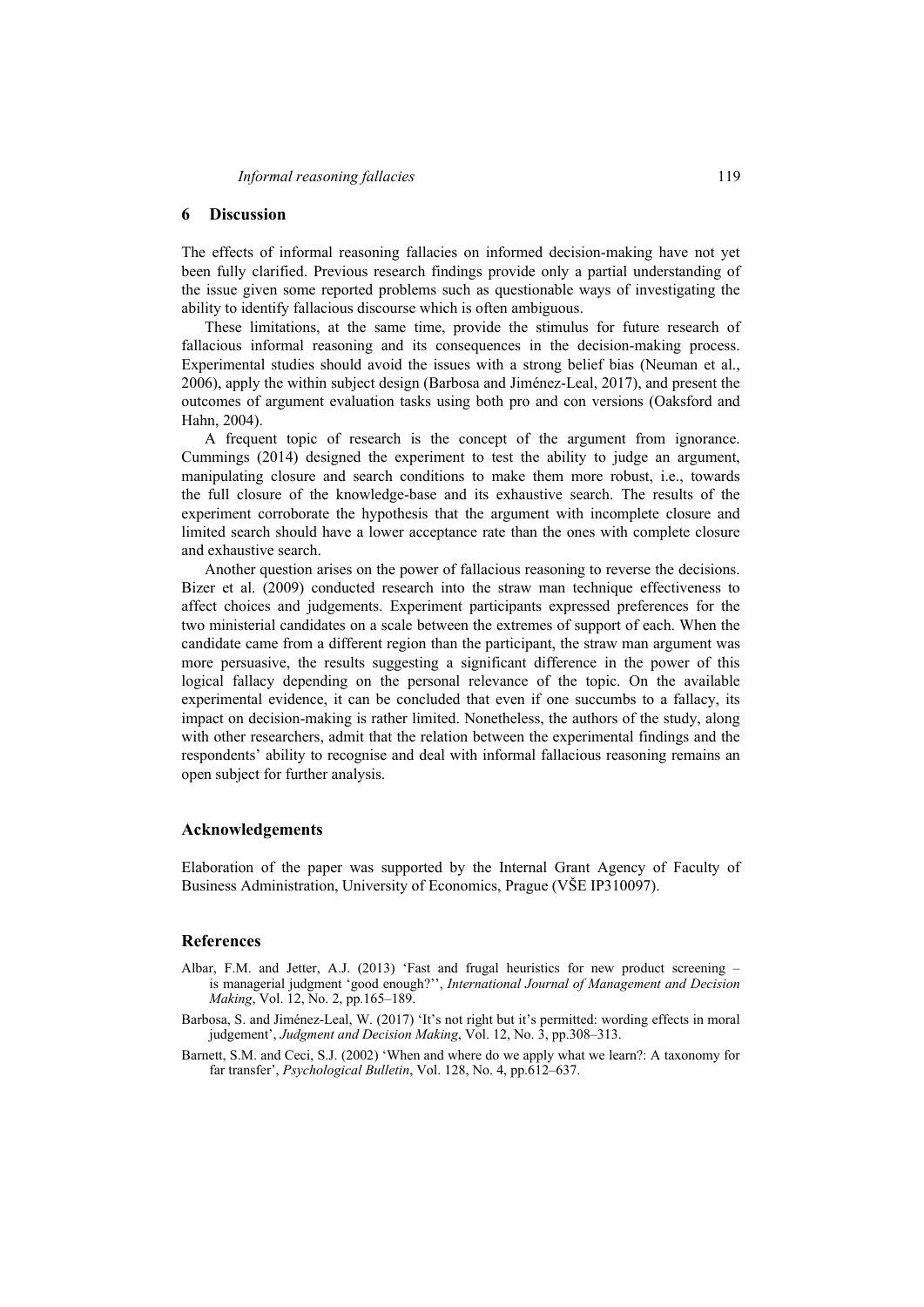- Barroso, P. (2019) 'Rhetoric of affections: advertising, seduction and truth', *Media & Jornalismo*, Vol. 19, No. 34, pp.143–154.
- Bazerman, M.H. and Moore, D.A. (2012) *Judgment in Managerial Decision Making*, 8th ed., John Wiley & Sons, Hoboken, NJ.
- Bizer, G.Y., Kozak, S.M. and Holterman, L.A. (2009) 'The persuasiveness of the straw man rhetorical technique', *Social Influence*, Vol. 4, No. 3, pp.216–230.
- Blassnig, S., Büchel, F., Ernst, N. and Engesser, S. (2019) 'Populism and informal fallacies: an analysis of right-wing populist rhetoric in election campaigns', *Argumentation*, Vol. 33, No. 1, pp.107–136.
- Boongaling, J.I.K. (2016) 'On the prospect of an experimental account of argumentation. Commentary: toward an experimental account of argumentation: the case of the slippery slope and the ad hominem arguments', *Frontiers in Psychology*, Vol. 7, p.299 [online] https://www.frontiersin.org/articles/10.3389/fpsyg.2016.00299/full.
- Broeder, D.W. (1959) 'The University of Chicago jury project', *Neb. L. Rev.*, Vol. 38, pp.744–760 [online] https://digitalcommons.unl.edu/nlr/vol38/iss3/9/.
- Cain, D.M., Loewenstein, G. and Moore, D.A. (2005) 'The dirt on coming clean: perverse effects of disclosing conflicts of interest', *The Journal of Legal Studies*, Vol. 34, No. 1, pp.1–25.
- Calvillo, D.P., Swan, A.B. and Rutchick, A.M. (2020) 'Ideological belief bias with political syllogisms', *Thinking & Reasoning*, Vol. 26, No. 2, pp.291–310.
- Caputo, A. (2014) 'Relevant information, personality traits and anchoring effect', *International Journal of Management and Decision Making*, Vol. 13, No. 1, pp.62–76.
- Caputo, A. (2016) 'Overcoming judgmental biases in negotiations: a scenario-based survey analysis on third party direct intervention', *Journal of Business Research*, Vol. 69, No. 10, pp.4304–4312.
- Cook, J., Ellerton, P. and Kinkead, D. (2018) 'Deconstructing climate misinformation to identify reasoning errors', *Environmental Research Letters*, Vol. 13, No. 2, p.024018.
- Corner, A., Hahn, U. and Oaksford, M. (2011) 'The psychological mechanism of the slippery slope argument', *Journal of Memory and Language*, Vol. 64, No. 2, pp.133–152.
- Cummings, L. (2014) 'Informal fallacies as cognitive heuristics in public health reasoning', *Informal Logic*, Vol. 34, No. 1, pp.1–37.
- Cummings, L. (2020) 'Critical thinking in medicine and health', in *Fallacies in Medicine and Health*, pp.1–28, Palgrave Macmillan, Cham.
- Diana, N., Stamper, J. and Koedinger, K. (2019) 'Online assessment of belief biases and their impact on the acceptance of fallacious reasoning', in *International Conference on Artificial Intelligence in Education*, Springer, Cham, June, pp.62–66.
- Donyai, P. (2017) 'Identifying fallacious arguments in a qualitative study of antipsychotic prescribing in dementia', *International Journal of Pharmacy Practice*, Vol. 25, No. 5, pp.379–387.
- Downen, T., Furner, Z. and Cataldi, B. (2019) 'The effects on anchoring of increasing quantities of disconfirming evidence', *International Journal of Management and Decision Making*, Vol. 18, No. 3, pp.309–331.
- Galotti, K.M. (1989) 'Approaches to studying formal and everyday reasoning', *Psychological Bulletin*, Vol. 105, No. 3, pp.331–351.
- Gibbs, N.M. (2010) 'Formal and informal fallacies in anaesthesia', *Anaesthesia and Intensive Care*, Vol. 38, No. 4, pp.639–646.
- Godden, D. (2015) 'Argumentation, rationality, and psychology of reasoning', *Informal Logic*, Vol. 35, No. 2, pp.135–166.
- Gubler, J.R., Kalmoe, N.P. and Wood, D.A. (2015) 'Them's fightin' words: the effects of violent rhetoric on ethical decision making in business', *Journal of Business Ethics*, Vol. 130, No. 3, pp.705–716.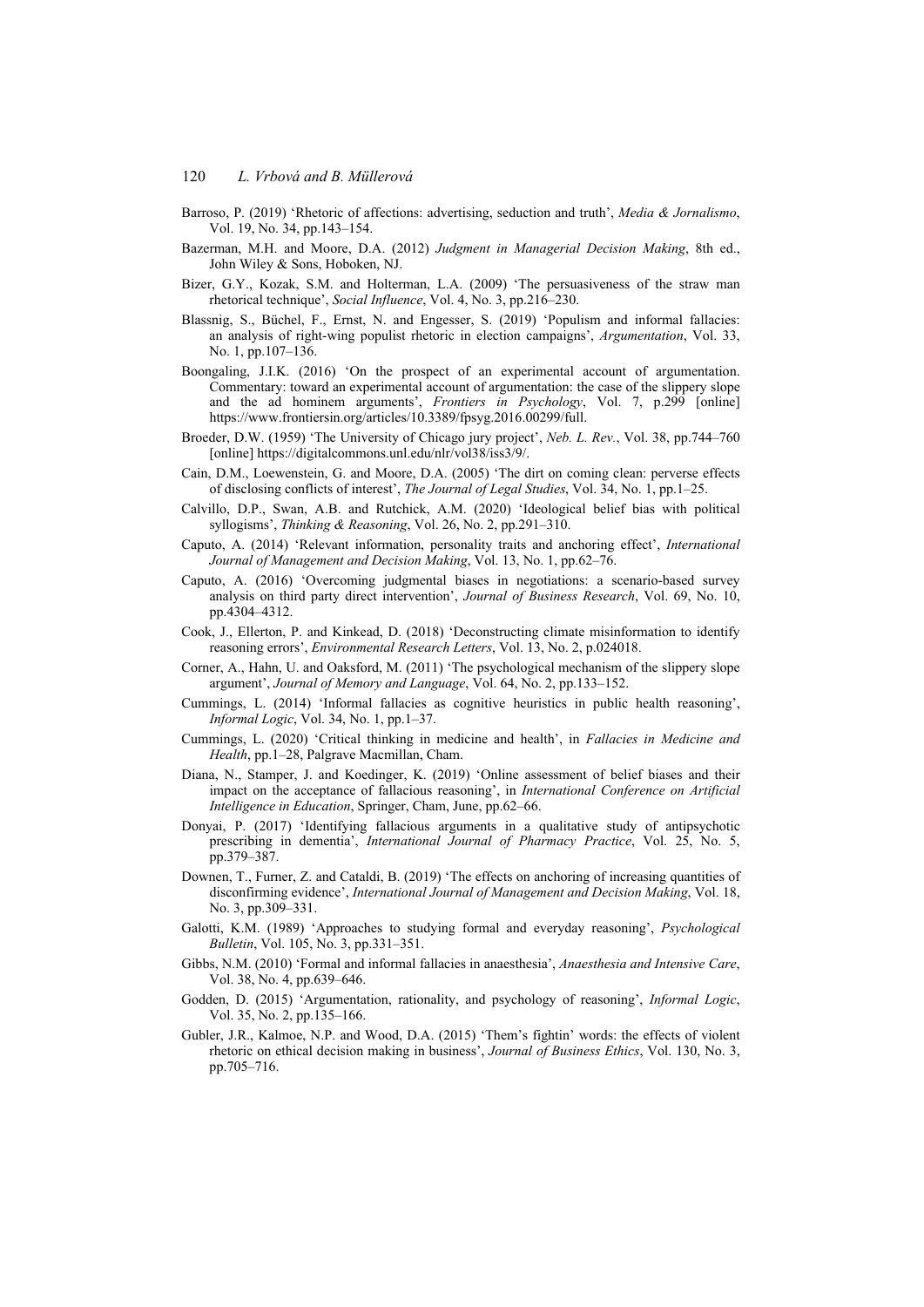- Hahn, U. (2020) 'Argument quality in real world argumentation', *Trends in Cognitive Sciences*, Vol. 24, No. 5, pp.363–374.
- Hahn, U. and Oaksford, M. (2007) 'The rationality of informal argumentation: a Bayesian approach to reasoning fallacies', *Psychological Review*, Vol. 114, No. 3, pp.704–772.
- Hintikka, J. (1987) 'The fallacy of fallacies', *Argumentation*, Vol. 1, No. 3, pp.211–238.
- Hintikka, J. (1997) 'What was Aristotle doing in his early logic, anyway? A reply to Woods and Hansen', *Synthese*, Vol. 113, No. 2, pp.241–249.
- Hofmann, B. (2009) 'Fallacies in the arguments for new technology: the case of proton therapy', *Journal of Medical Ethics*, Vol. 35, No. 11, pp.684–687.
- Kahneman, D. (2011) *Thinking, Fast and Slow*, Farrar, Straus and Giroux, New York.
- Kahneman, D., Lovallo, D. and Sibony, O. (2011) 'Before you make that big decision', *Harvard Business Review*, Vol. 89, No. 6, pp.50–60.
- Kassai, R., Futo, J., Demetrovics, Z. and Takacs, Z.K. (2019) 'A meta-analysis of the experimental evidence on the near-and far-transfer effects among children's executive function skills', *Psychological Bulletin*, Vol. 145, No. 2, p.165.
- Lee, W.W. and Chan, V.C. (2017) 'Cross-sectional study on Chinese secondary school students' epistemic beliefs and fallacy identification', *The Asia-Pacific Education Researcher*, Vol. 26, Nos. 1–2, pp.11–19.
- Lillo-Unglaube, M., Canales-Johnson, A., Navarrete, G. and Bravo, C.F. (2014) 'Toward an experimental account of argumentation: the case of the slippery slope and the ad hominem arguments', *Frontiers in Psychology*, Vol. 5, Article No. 1420 [online] https://www.frontiersin.org/articles/10.3389/fpsyg.2014.01420/full.
- McCandless, D. (n.d.) *Rhetological Fallacies. Errors and Manipulation of Rhetoric and Logical Thinking* [online] https://informationisbeautiful.net/visualizations/rhetological-fallacies/ (accessed 8 February 2019).
- Münchow, H., Richter, T., von der Mühlen, S. and Schmid, S. (2019) 'The ability to evaluate arguments in scientific texts: measurement, cognitive processes, nomological network, and relevance for academic success at the university', *British Journal of Educational Psychology*, Vol. 89, No. 3, pp.501–523.
- Neuman, Y. and Weizman, E. (2003) 'The role of text representation in students' ability to identify fallacious arguments', *The Quarterly Journal of Experimental Psychology Section A*, Vol. 56, No. 5, pp.849–864.
- Neuman, Y., Weinstock, M.P. and Glassner, A. (2006) 'The effect of contextual factors on the judgement of informal reasoning fallacies', *The Quarterly Journal of Experimental Psychology*, Vol. 59, No. 2, pp.411–425.
- Oaksford, M. and Hahn, U. (2004) 'A Bayesian approach to the argument from ignorance', *Canadian Journal of Experimental Psychology/Revue canadienne de psychologie expérimentale*, Vol. 58, No. 2, pp.75–85.
- Pasha-Robinson, L. (2017) 'Donald Trump says he has 'tremendous respect' for women', *Independent*, 8 March [online] https://www.independent.co.uk/news/world/americas/donaldtrump-tremendous-respect-women-international-womens-day-us-president-sexual-assaulta7618221.html (accessed 4 February 2019).
- Pfeffer, J. and Sutton, R.I. (2006) *Hard Facts. Dangerous Half-truths, and Total Nonsense: Profiting from Evidence-based Management*, Harvard Business School Press, Boston, MA.
- Ricco, R.B. (2007) 'Individual differences in the analysis of informal reasoning fallacies', *Contemporary Educational Psychology*, Vol. 32, No. 3, pp.459–484.
- Selpia, D. and Setyarini, S. (2020) 'Students' reasoning and fallacies in Indonesian EFL classroom', in *Twelfth Conference on Applied Linguistics (CONAPLIN 2019)*, Atlantis Press, April, pp.20–24.
- Sikder, I.U. (2008) 'Discovering decision heuristics in collaborative planning', *International Journal of Management and Decision Making*, Vol. 9, No. 1, p.1.